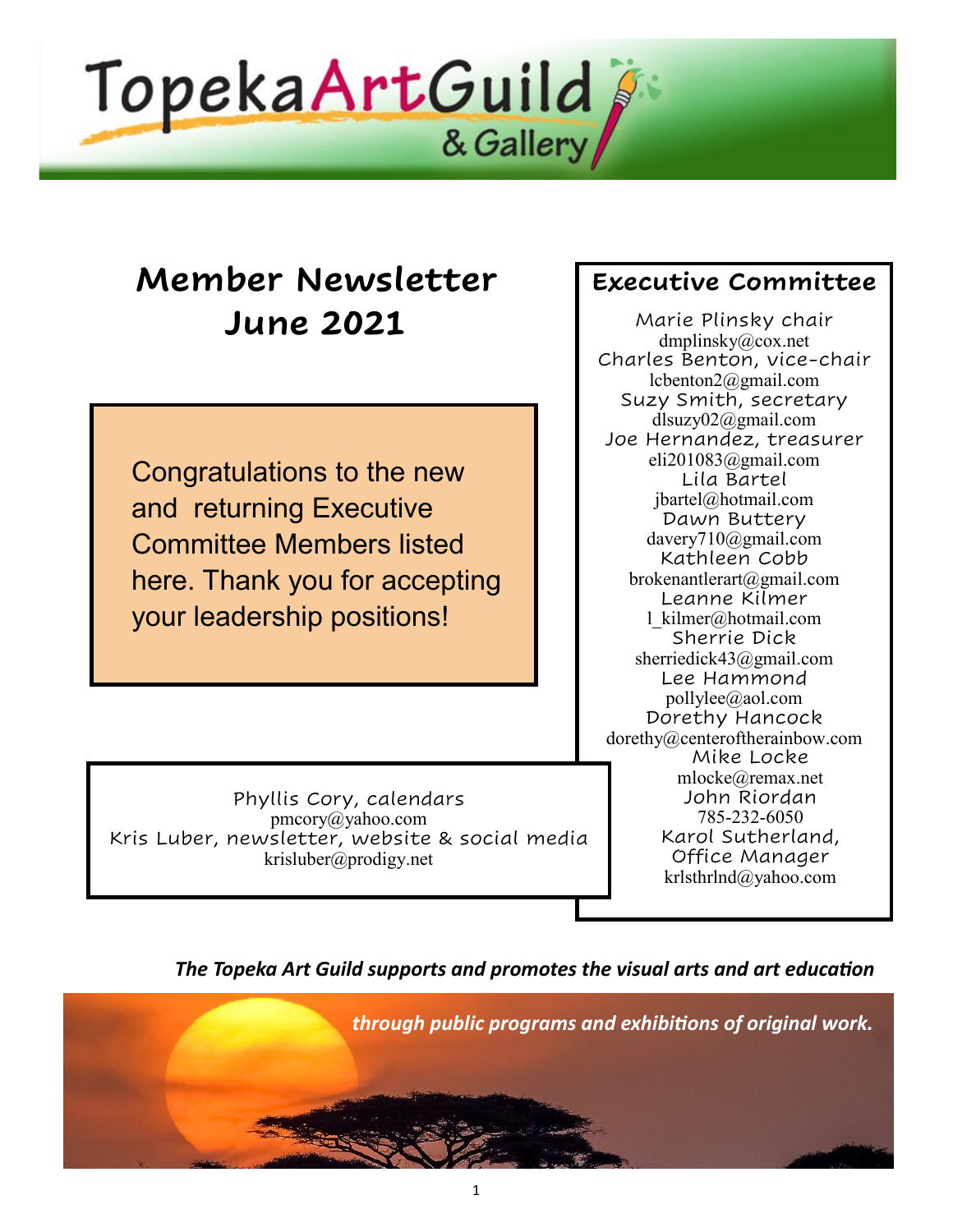

Fairlawn Plaza will be having a **Sidewalk Sale** on June 18-19, and the Guild will be participating. All members are encouraged to **donate** items to the sale such as decorative household items, jewelry and especially artrelated items. All items must be in like-new condition, pre-priced and brought to the gallery on or before June 17<sup>th</sup>.

#### **NO CLOTHING, SHOES, APPLIANCES OR ELECTRONICS WILL BE ACCEPTED**.

All items unsold will remain the property of TAG.

**Welcome** new members Adele Racker, Lois Herr and James West.

Thank you to Pam and Gordon Schmid for assistance with hanging the current show.

#### **Congratulations**

Members who sold art in May: Naomi Cashman, Brenda Mears, Dorethy Hancock, Albo Glass, Johanna Hanks, Teresa Tayler, Becky Drager,and Marie Plinsky.

Sales were \$622.

Pradeep Bangalore is June artist at NexLynx Gallery on 6th Street.



Door prize winners

Car washes—Chris Prevost and Lee Hammond

Necklace and earrings—Mike Locke

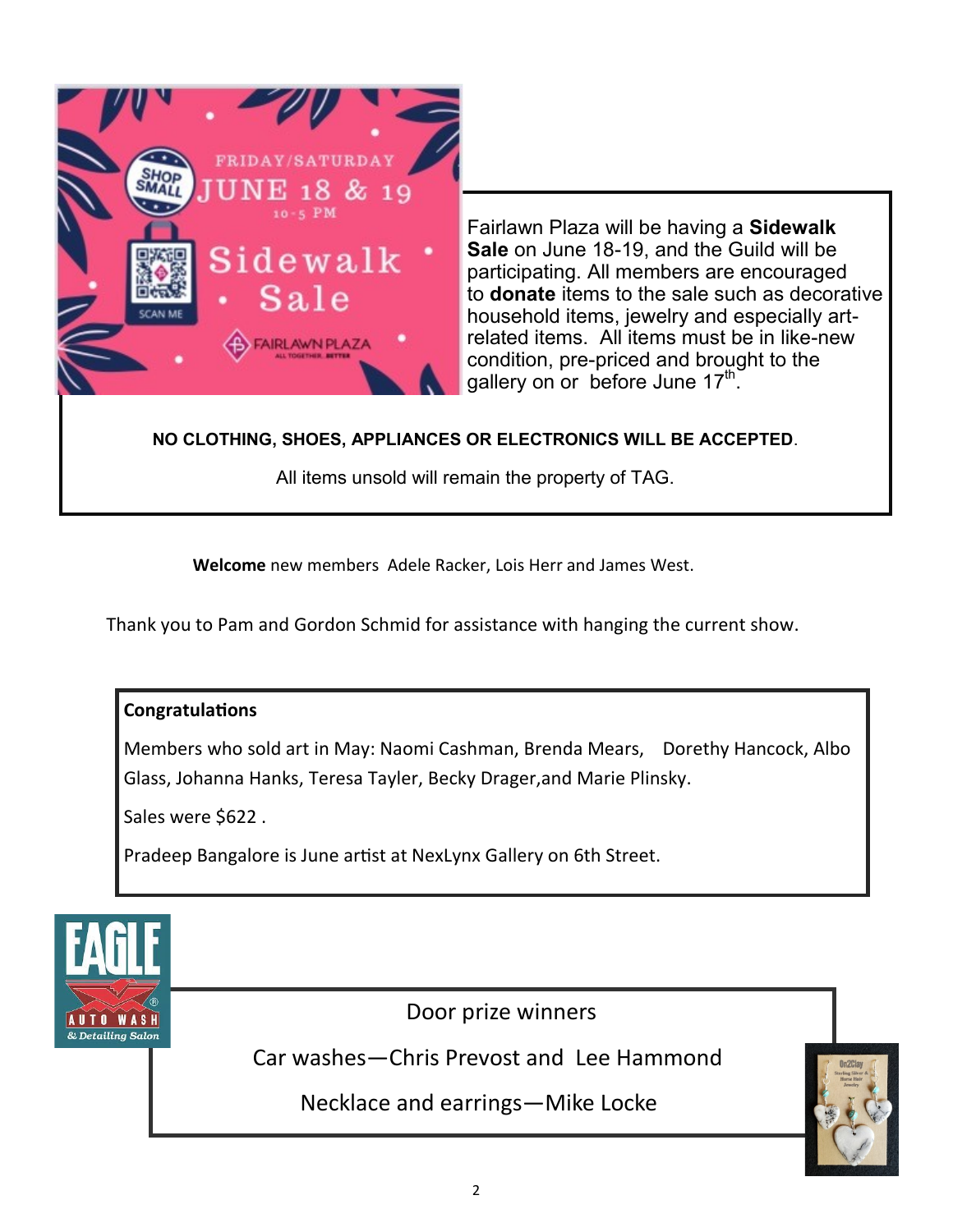### **Highlights of the June 8, 2021 Executive Committee Meeting**

- Fairlawn Plaza has dropped their mask-wearing requirement.
- The Fairlawn Plaza Sidewalk sale is June 18 & 19.
- Next Executive Committee meeting will be on July 13 at 6:30 in the Gallery.

### **Housekeeping items:**

- If you have a key to the gallery but are no longer in leadership, please return it.
- There are a number of pieces of art in the classroom that need to be claimed by the artists.
- If you have items in the gift shop that have been there for a long time, now is good time to reclaim them and bring in something fresh.
- Gallery staffers are needed for select times in June and July. Contact Phyllis Cory to volunteer.



# **Upcoming opportunities for artists**

 Lumberyard Arts Center in Baldwin City *Lucy Sullivan Juried Art Show* deadline July 2 https://www.lumberyardartscenter.org/lucy-sullivan-art-show-call-for-art-overview-and-guidelines/

 Buttonwood Artspace in Kansas City *Visions of the Flint Hills* deadline August 9 https://buttonwoodartspace.com/show/2021-visions-of-the-flint-hills

Hanging space in Bank Barbershop downtown Topeka. Contact Dorethy Hancock for details

 ArtConnect invites are artists to apply to join their arts registry. Information is available at <https://artstopeka.org/artsdirectoryinfo>

Topeka Art Guild website: **[www.TopekaArtGuild.o](topekaartguild.org)rg**

Are you following the Topeka Art Guild on Facebook? **[https://www.facebook.com/TopekaArtGuild](facebook.com/TopekaArtGuild)**



## *The views expressed in the art are an expression of the individual artist and not necessarily those of the Topeka Art Guild as an organization.*